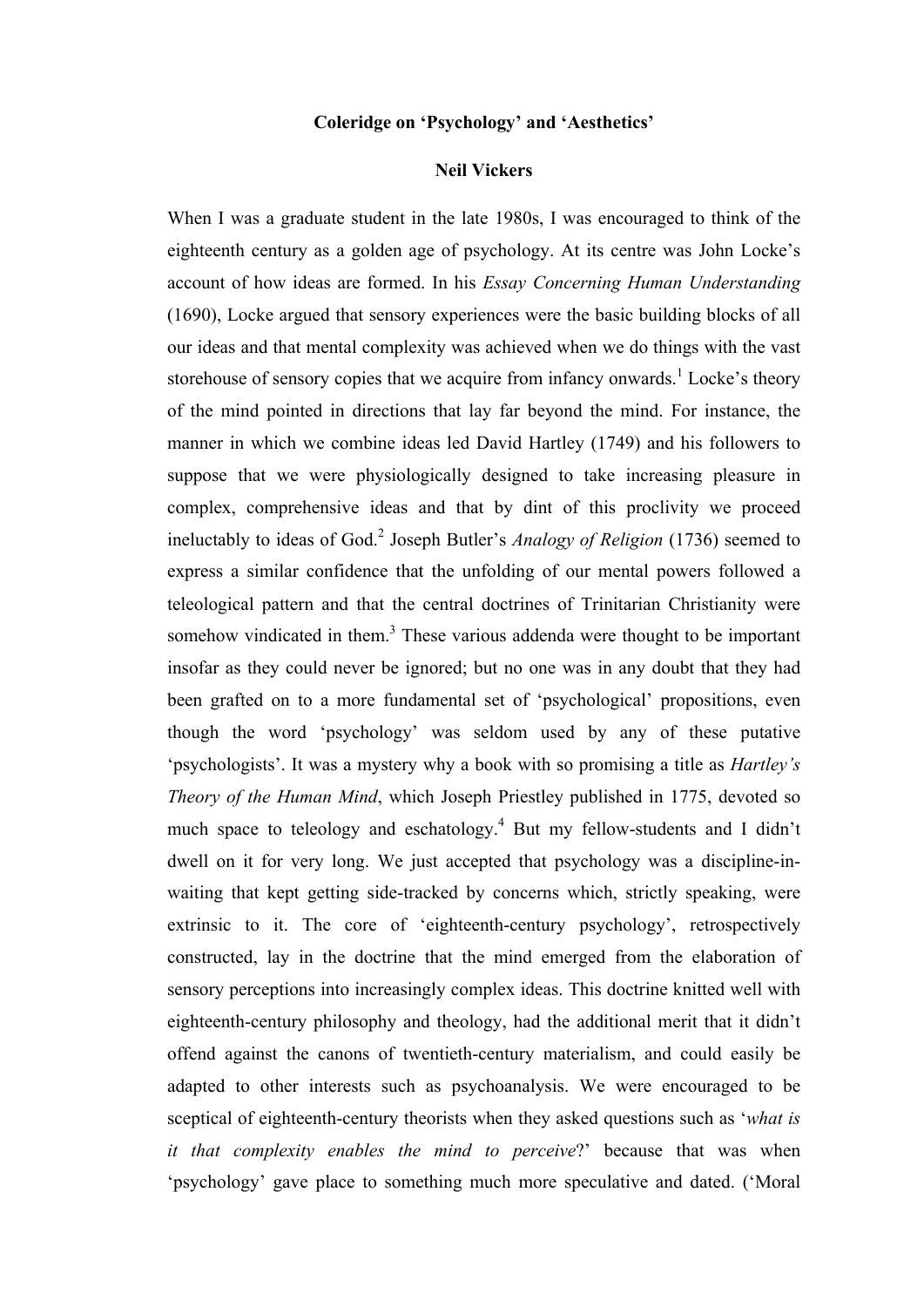qualities' was an answer commanding almost universal assent but some like Berkeley, Hartley, and Priestley went further and said that complexity enables us to perceive ideas of God.) Even in the acceptable 'core' there were areas we were warned off. Eighteenth-century 'psychologists' might have had a very cogent view of the development of the mind – especially its cognitive faculties – but, their interest in the passions notwithstanding, they didn't 'do depth'. They were interested in the commonalities of human experience and correspondingly indifferent to deep selfhood. Their account of the emotions was absurdly rational and they didn't understand irrationality as anything other than a computational error.

This wasn't the Whiggish theory of scientific history in action, exactly. It was a useful and self-consciously artificial way of setting the concerns of the Enlightenment in relation to contemporary preoccupations. Putting Hartley's theory of the association of ideas next to Coleridge's conversation poems or Wordsworth's 'Note' to 'The Thorn' told you a lot about the kinds of psychological experience those authors wanted you to have. If the psychology of poetry was 'progressive' in the Hartleyan sense, then all poems were potentially *about everything* and that seemed absolutely true to what we took Romanticism to be back then. And I should say at once that I think it's a much better approach than the one adopted by James Chandler in *The Cambridge History of English Romantic Literature* (2009), which is to omit the word 'psychology' altogether: 'psychology' doesn't rate a single entry in the index of that book, though 'psychoanalysis' gets one.<sup>5</sup> Chandler was much too frightened of anachronism, in my view. The birth of psychology was one of the most powerful developments in the intellectual history of the eighteenth century; one without which, moreover, the birth of Romanticism cannot be explained. The fact that for most of the century it was a field shared by a number of disciplines rather than a discipline in its own right does not entitle us to overlook it.

The same talent for retrospective reconstruction gave us eighteenth-century 'aesthetics'; and it's not hard to discover the reason. If you log on to *Eighteenth Century Collections Online* (*ECCO*) and do a full-text search for instances of the word 'aesthetics' occurring anywhere between the covers of its 180,000-odd books, 96 hits come from just 40 books. And if you search for 'aesthetic' you get only

## **Neil Vickers, Coleridge on 'Psychology' and 'Aesthetics'**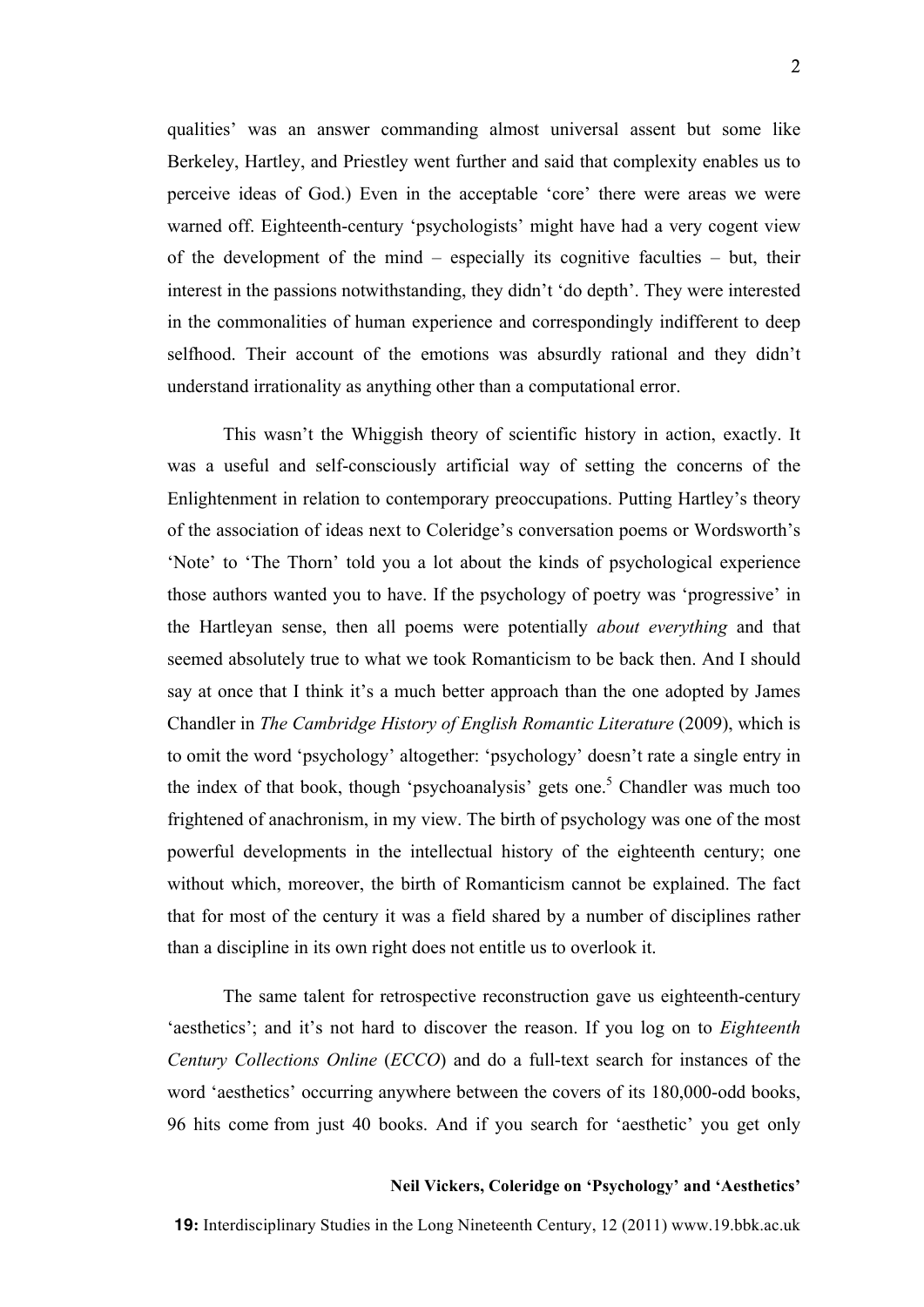three. Two of these refer to different volumes of A. M. F. Willich's *Elements of the Critical Philosophy* (1798), which, as its name suggests, was an introduction to Kant's philosophy.<sup>6</sup> The third is from an anthology of extracts from Kant himself. My favourite fact about this book is that the place of publication is listed

enigmatically as 'London, i.e. Hamburg?' Had *ECCO* existed in the 1980s, we would have resisted the thought that aesthetics was a German imposture by noting that British thinkers had supplied the starting point for so much German thinking about art. Hogarth's *Analysis of Beauty* (1753) and Reynolds' *Discourses on Art* had been quarried by no less an authority than Lichtenberg.<sup>7</sup> And what was Kames's *Elements of Criticism* (1763) if it wasn't a work of aesthetic theory?<sup>8</sup> It wasn't that aesthetics didn't exist in eighteenth-century Britain; it's that British thinkers had different interests. They wrote about taste (endlessly!), genius, the picturesque, something called 'the line of beauty', the sublime and the beautiful, and of course the moral consequences of reading novels and watching plays. But as with 'psychology', 'aesthetics', retrospectively construed, was encumbered with a carapace of other commitments originating in moral philosophy and religion. This carapace proved to be much harder to prise off than Hartley's teleology or Smith's concern with sociability and civic virtue had been in the case of 'psychology'. With few exceptions – Hogarth, perhaps, and to a lesser extent, Burke – eighteenthcentury aestheticians turned out to be interested *en masse* in art for its effects on moral life. It is difficult to avoid the conclusion that in the eighteenth century aesthetics is a branch of ethics.

If you don't believe me, here are some statements in a moral vein by leading eighteenth-century aesthetic theorists:

Henry Home, Lord Kames:

No occupation attaches a man more to his duty, than that of cultivating a taste in the fine arts  $9$ 

Sir Joshua Reynolds:

[The artist's innermost conceptions] may be so far diffused as to extend themselves imperceptibly into publick benefits, and be among the means of bestowing on whole nations refinement of taste; which if it does not

# **Neil Vickers, Coleridge on 'Psychology' and 'Aesthetics'**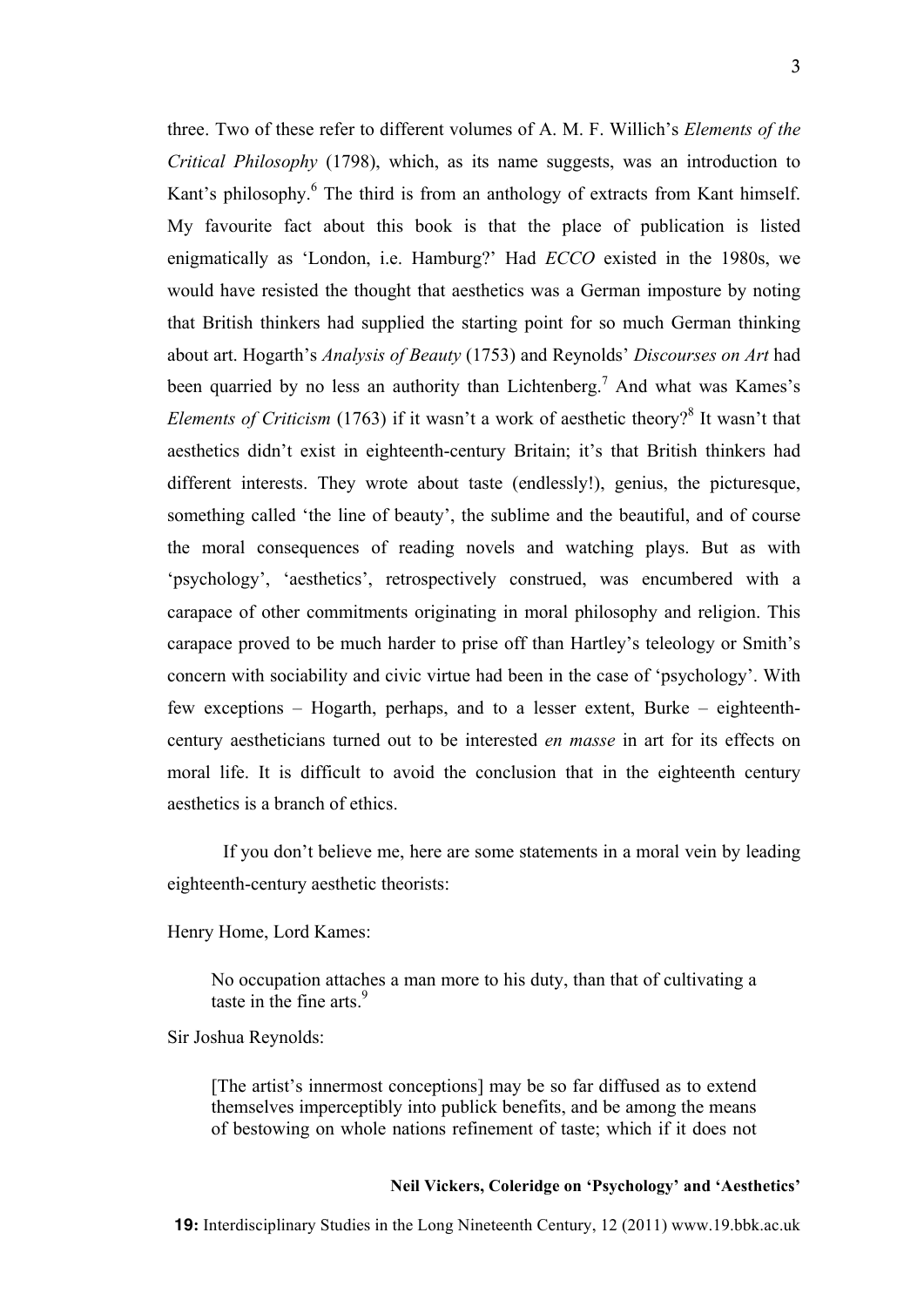lead directly to purity of manners, obviates at least their greatest depravation by disentangling the mind from appetite.<sup>10</sup>

## Alexander Gerard:

A taste for the fine arts […] may accidentally lead men to act viciously, for its gratification: but […] is naturally more favourable to virtue than to vice. $11$ 

# Wordsworth:

The poems are faithful copies from Nature; and I hope whatever effect they may have upon you, you will at least be able to perceive that they may excite profitable sympathies in many kind and good hearts, and may in some small degree enlarge our feelings of reverence for our species, and our knowledge of human nature, by showing that our best qualities are possessed by men whom we are too apt to consider, not with reference to the points in which they resemble us, but to those in which they manifestly differ from us.<sup>12</sup>

I remind you of these claims to make the point that in eighteenth-century Britain, 'proto-psychology' and 'proto-aesthetics' laboured under a common burden which it is all too easy to overlook: they had to prove their worth in moral terms.

Now Coleridge is known to have used the words 'aesthetics' and 'psychology' in a German sense. But he never spelled out explicitly what he understood by the word 'psychology' and he never said what he thought the relationship was between psychology and aesthetics. I think they *were* related in his mind and that in complementary ways they helped him to clarify his own relationship with the philosophic legacy of the eighteenth century. In the remainder of this paper, I would like to describe what I think he thought 'Psychologie' and 'Ästhetische Theorie' *were*, and to put forward a conjecture about the ways in which he might have connected the two.

At the beginning of the nineteenth century, 'psychology' implied three things. It referred to the soul as construed by theologians. And it was also one of the two major branches of medicine, the other being physiology. This is the sense in which Coleridge would have found it used in Blancard's *Lexicon Medicum* (1679), a book he claimed to have learned 'almost off by heart' in his early teens.<sup>13</sup> The first recorded English use appears in a translation of Blancard's book: '*Anthropologia*,

## **Neil Vickers, Coleridge on 'Psychology' and 'Aesthetics'**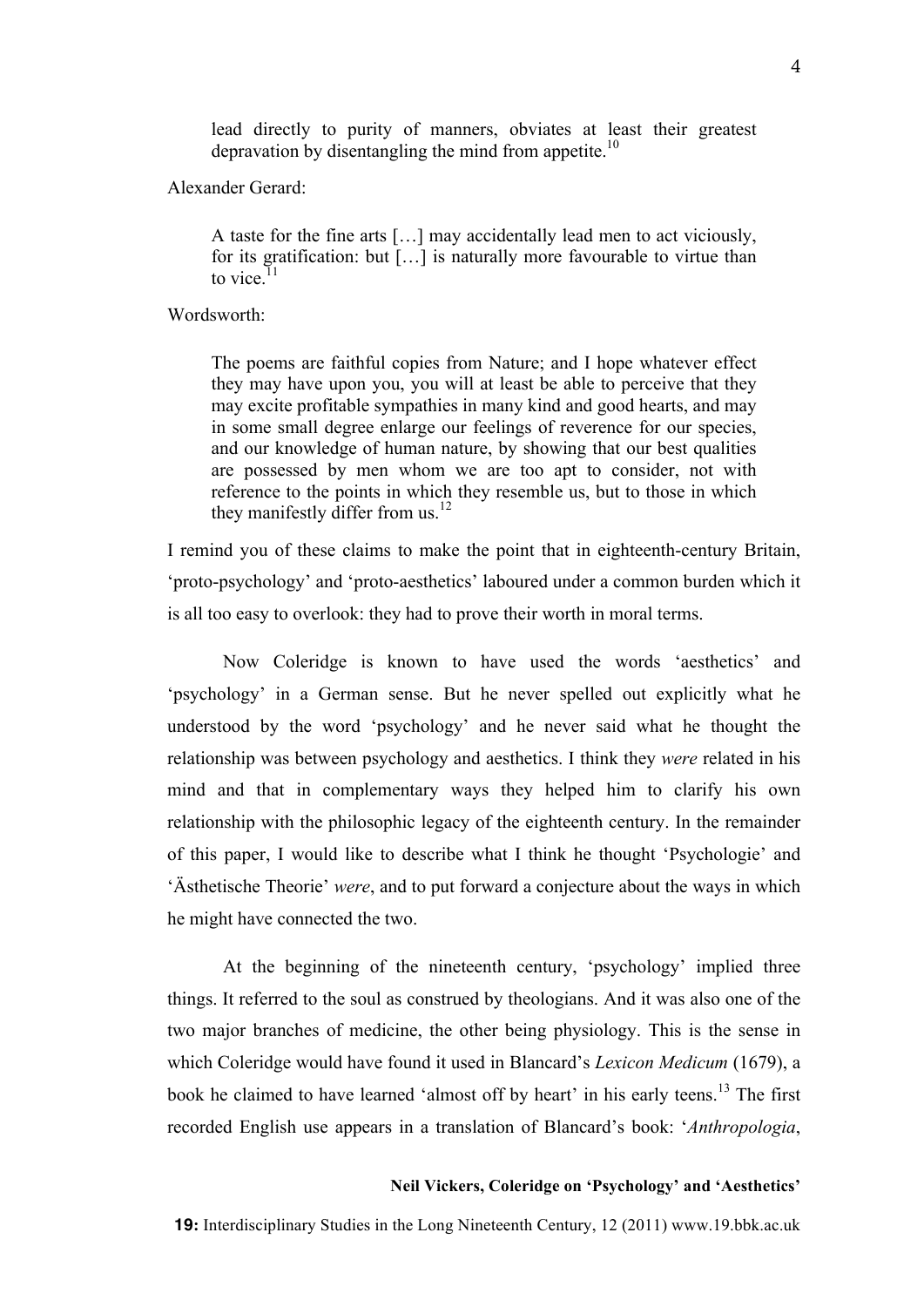the Description of a Man, or the Doctrin concerning him. Bartholine divides it into Two Parts; viz. *Anatomy*, which treats of the Body, and *Psycology*, which treats of the Soul.' Virtually every use of the term in English cited by *OED* from before 1800 is medical. Because of its status as one of a pair it became a catch-all for everything a medical author did not consider to be strictly physiological. Most often it meant the science in which 'the actions of the soul or mind are investigated' (Albrecht von Haller's definition).<sup>14</sup> Any physical condition with psychic consequences was a psychological one. Hangovers were psychological. So was vertigo, drunkenness, somnambulism, hallucinations, and even post-partum depression of spirits. The actions of the soul or mind needed to be investigated because of their effects on the *body*. In the medicine of antiquity and the Renaissance, the passions were conceived of as pathogenic movements of the soul. Regardless of whether priority was granted to the psyche or the body, the important and somewhat counterintuitive point to grasp is that psychology was an adjunct to the treatment of *physical* illness.

The term 'psychology' was known to be German in origin and this gave rise to a third set of associations.<sup>15</sup> *OED* notes that the word entered most European languages from Germany in the late sixteenth century and that the first person to use it in the modern sense was the German philosopher Christian Wolff (in his *Psychologia Empirica* of 1732 and *Psychologia Rationalis* of 1734). Wolff used the term to mean the study of mental experience but his interest in it was philosophic. He wanted to know what the soul or mind was capable of experiencing. Wolff's importance in the tale I am now relating turns on the fact that he did more than any other thinker to put the word 'psychology' into currency. By Coleridge's time, it had become associated with the study of mental experience of all kinds. The key figure here was Karl Philipp Moritz (1756-93), who in 1782 published a 'Proposal for Magazine for the Study of Psychic Experience' ['Vorschlag zu einem Magazin einer Erfahrungsseelenkunde'] in which he called for the establishment of a new field of enquiry, *Erfahrungsseelenkunde* [the study of psychic experience] to be brought into being by 'moral doctors' who would apply the techniques of medical diagnosis to the study of mental phenomena.<sup>16</sup> Moral doctors did not need a medical qualification. They were required only to be 'observers of the human heart'. The result was a periodical published three times a year from 1783 to 1793 called *Gnothi*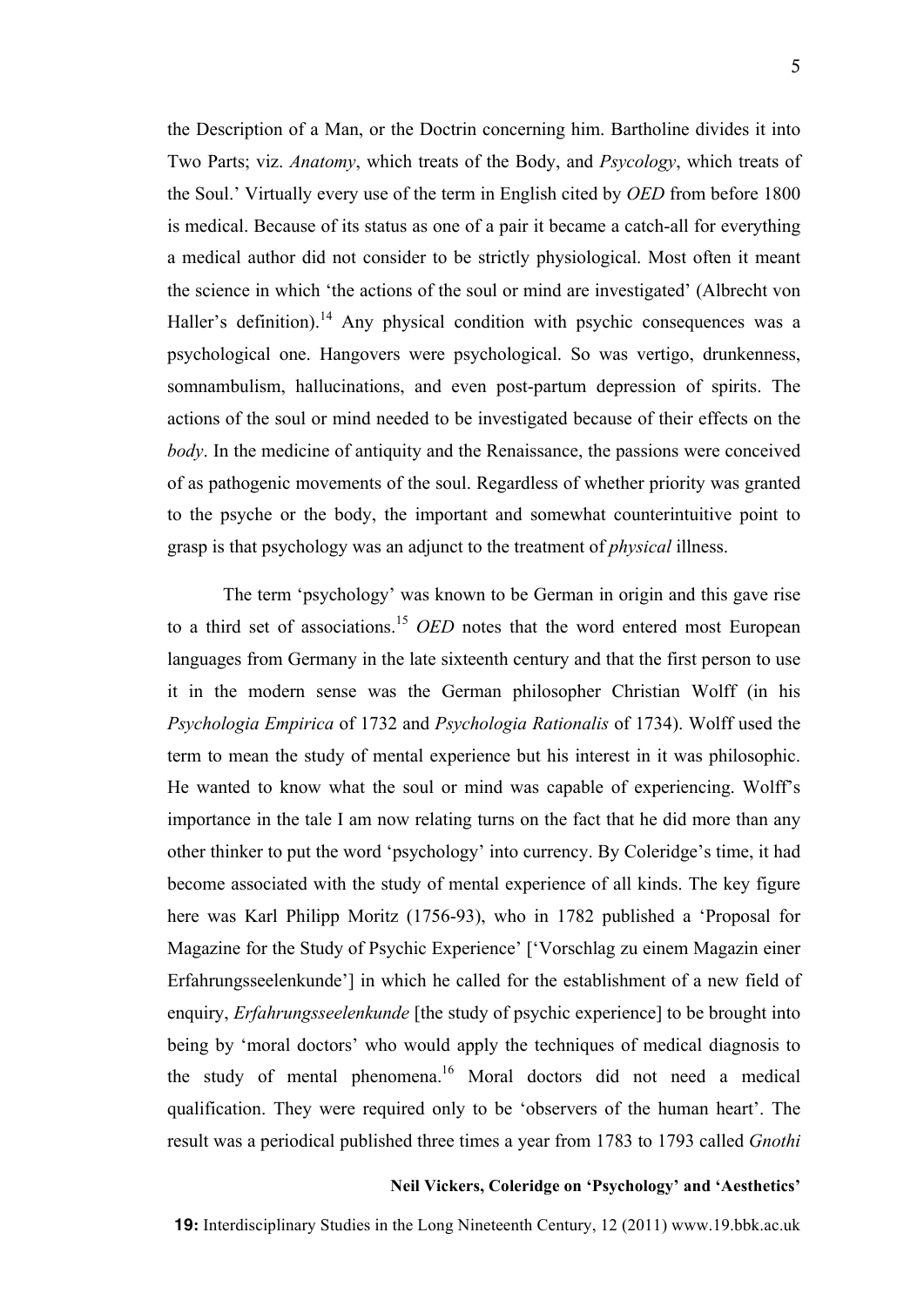*Seauton oder Das Magazin zur Erfahrungsseelenkunde*. Moritz's *Magazin* was the birthplace of the modern psychological case history. The one hundred or so contributors who filled its pages described the vicissitudes of their mental lives without constraint. Alexander Crichton, the first British physician to draw attention to Moritz's *Magazin* complained that it gave too much space to 'histories of prophetic dreams, surprizing inspirations and warnings'.17 Here is an example of the kind of material that Moritz's correspondents sent in for publication:

On the 14th of November, the idea that someone wanted to kill me sprang up suddenly and involuntarily in my mind, and yet I must confess there was no reason I should have harboured this thought, for I am convinced no one ever formed such a cruel design against me. People who had a stick in their hands I looked on as murderers.

As I walked out of the town, a countryman happened to follow me, and I was instantly filled with the greatest apprehension, and stood still to let him pass. I asked the fellow in a threatening voice, and with a view of intimidating him from his purpose, what was the name of the town that lay before us. The man answered my question, and walked on, and I found great relief because he was no longer behind me. In the evening I found water remaining in the glass out of which I commonly drink, and I instantly believed it was poisoned. I therefore washed it carefully out, and yet I knew at the same time that I myself had left the water in it.

18th Nov. The effects of the nuptial embrace on my mind, gradually grow more singular, insupportable, and dangerous. It is not that I find myself weakened by it, on the contrary I always find myself at first lighter, more cheerful, and better disposed for scientific inquiry. I also observe that I have much happier and wittier thoughts than any other; but alas! This state of mind and body does not last for long. For such moments of connubial tenderness I afterwards pay dearly by long lived days of mental inquietude.

Anxiety, dreadful anxiety, seizes me if a person overlooks my hand at cards or if a person sits down beside me if I am playing the harpsichord  $\&c^{18}$ 

Though he was not the first British doctor to quote from Moritz's *Magazin*, Coleridge's friend Dr Thomas Beddoes was the first to publish liberal extracts from it, notably in *Hygëia* (1802-03).<sup>19</sup> It is likely that Beddoes owned copies of Moritz's work. After 1802, he became increasingly interested in the psychic aspects of illness experience, going so far as to embrace medical mentalism, the doctrine that all the operations of the body are, potentially at least, under the control of the mind. This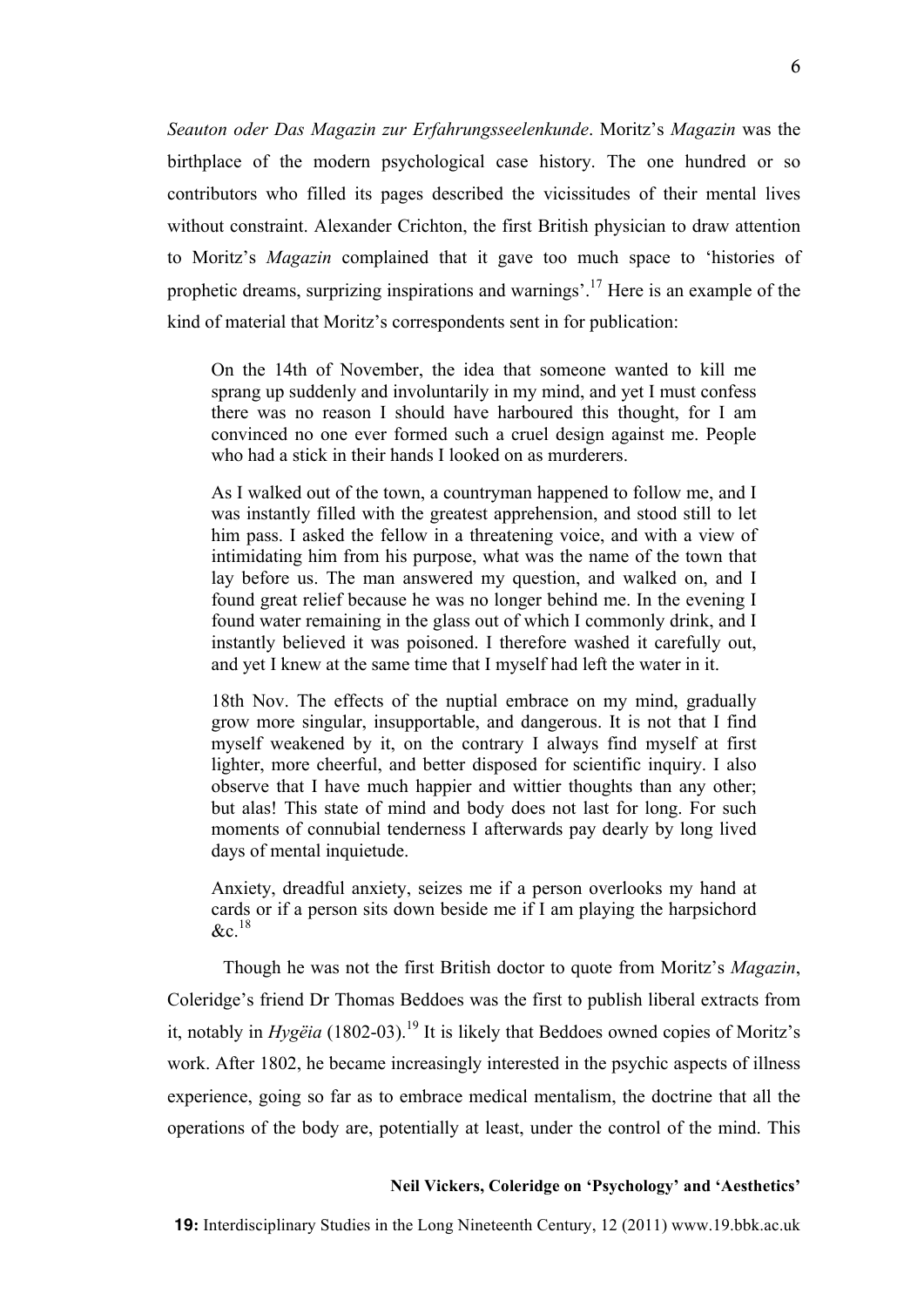doctrine was to have a strong influence on Coleridge. Three emphases stand out distinguishing Beddoes's use of Moritz's and like-minded writers' case histories. First and foremost, it is always tethered to the analysis of the state of the body. Second, psychology considers the whole of man's psychic life in order to understand the obscure ways in which the *passions affect the body*. Beddoes was convinced that some passions were experienced unconsciously. Lastly, psychology promotes introspection as an aid to good *general* health.

Coleridge first began to describe his case along psychological lines in 1803, following a template supplied by Beddoes. In the ninth essay of *Hygëia* (on the causes of nervous disease), Beddoes describes the case of Karl Von Drais, a Swiss aristocrat who published a pseudonymous account of his seven year struggle with epilepsy. Von Drais believed that his epilepsy was caused by sexual ideas which he dismissed from his mind but which returned with a vengeance when he lay down at night to go to sleep. I have suggested elsewhere that Von Drais's case had a profound influence on how Coleridge saw his own case.<sup>20</sup> Coleridge came to believe that his nervous symptoms, especially those he had previously attributed to his gout, were psychically caused. His consciousness, as he told Sir George and Lady Beaumont, was taken up with 'Love, and Pleasure and General Thought'. In more expansive mode, it also encompassed 'vivid Ideas drawn from Nature & Books' and was 'habitually applied to the purposes of Generalization'. But he was unable to make 'Grief & Trouble' or 'all the Feelings which particularly affect *myself*, *as*  myself' the 'objects of a distinct attention'. In consequence, thoughts falling into these categories '[connected  $\&$  combined] with [his] bodily sensations, especially the trains of motion in the digestive Organs'.<sup>21</sup> 'Grief and trouble' were to Coleridge what sexual ideas were to Von Drais. This account of his infirmities dominated Coleridge's stay in Malta and well beyond it. 'My stomach indeed is very weak,' he wrote to his wife on the 5th of July 1804, 'the mesenteric Glands are certainly affected by the habit of suppressed painful Thought – yet still I live in Hope that gradually I shall bring myself around.<sup>22</sup> And so in the Moritzian fashion he spent the next several years minutely examining his consciousness for signs of the suppression of painful thought, detailing the results in Notebooks, in the hope of 'bringing himself around'. The psychological aspects of Coleridge's account of his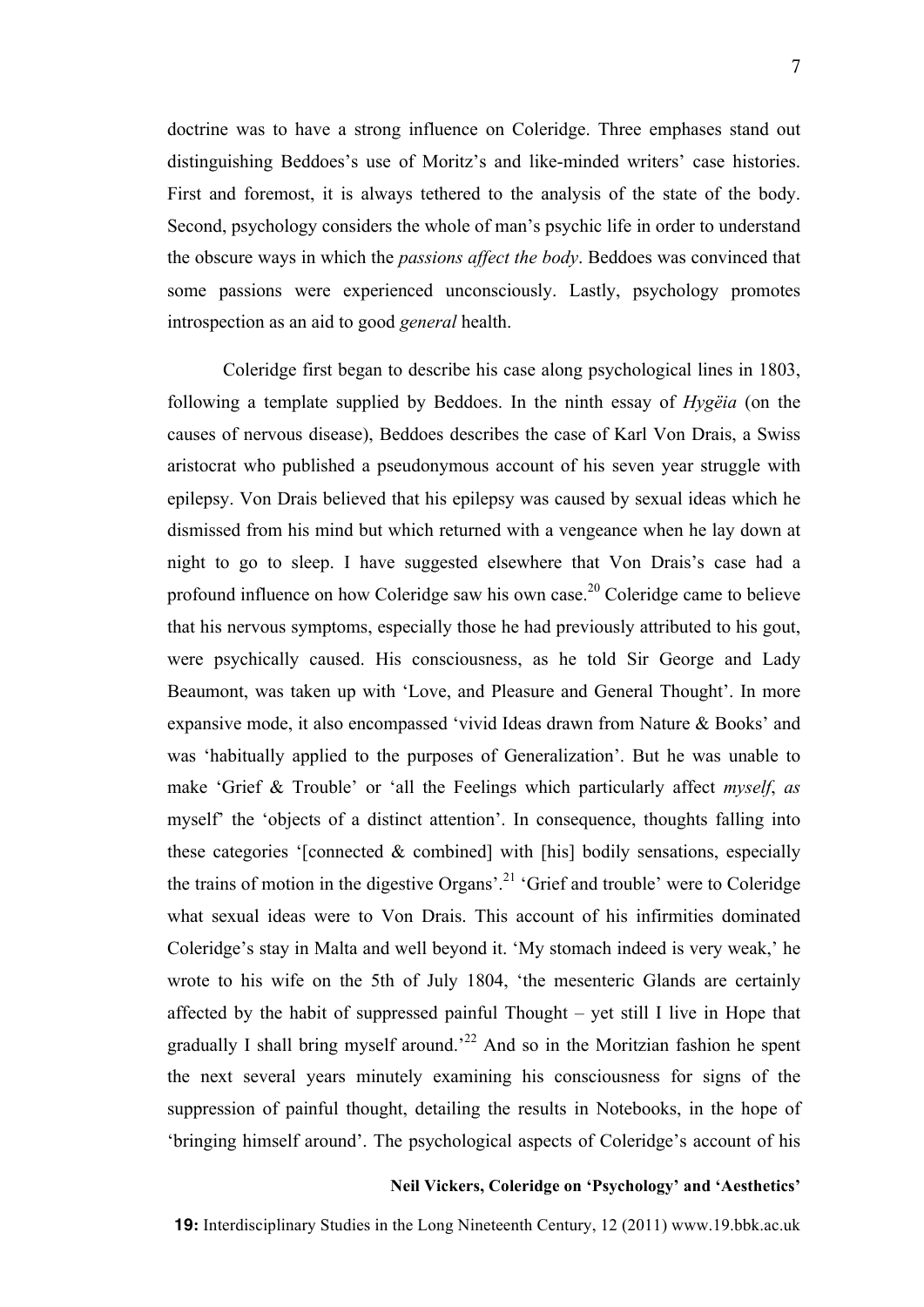illness arise from the facts that he now sees his physical condition as lying entirely under the sway of his mental experience. The experience is passionate – 'Grief  $\&$ Trouble' – and eludes his conscious attention: 'painful Thought' is 'suppressed'. And lastly, he hopes to cure himself by means of introspective mental activity.

Coleridge apologized for the word 'psychological' when he first used it in his second series of Shakespeare lectures given in 1811-12. The occasion was the first of two lectures on *Hamlet*. Announcing that he will pursue 'a psychological rather than a historical mode of reasoning' he presents the prince's tragedy as a psychological case history in the Moritzian tradition. Young Hamlet is sick. There is an imbalance between his attention to external objectives and his inner preoccupations. His 'Thoughts Images & Fancy' are 'far more vivid than his Perceptions', and because of this 'his very Perceptions [acquire] as they pass, a form and colour not naturally their own'. Hamlet's aversion to action is thus physiologically grounded. His body already 'exhausted from perpetual exertion of mind' comes under further intolerable strain as a result of the prince's predilection for the indefinite which 'combines with passion' and alienates him from action. Specifically, it causes him to '[run] away from the particular in the general', a point Coleridge underlines in his lecture notes: 'This aversion to personal, individual concerns and escape to Generalization and general reasonings a most important characteristic.<sup>23</sup> Or to put this another way: Hamlet, like Coleridge, was unable to make 'all the Feelings which particularly affect myself, as myself' the 'objects of a distinct attention'. The interesting thing is that Coleridge was perfectly aware of the self-projection his theory contained. As he famously told Henry Crabb Robinson, he had a smack of the prince about him himself. $^{24}$ 

I turn now to his use of the term 'aesthetics'. *OED* dates the first recorded usage of 'aesthetics' to 1832 but in fact, from about 1813, under the influence of Kant, Coleridge began to use the terms 'Art' and 'aesthetics' where previously he might have talked about 'poetry' and 'poetic principles'. He did not use it much in public but it crops up regularly in his Notebooks. We should not exaggerate the significance of this transposition. It was not so far removed from the way Kames and others had used the term 'the fine arts'. Coleridge's arrangement of the materials

## **Neil Vickers, Coleridge on 'Psychology' and 'Aesthetics'**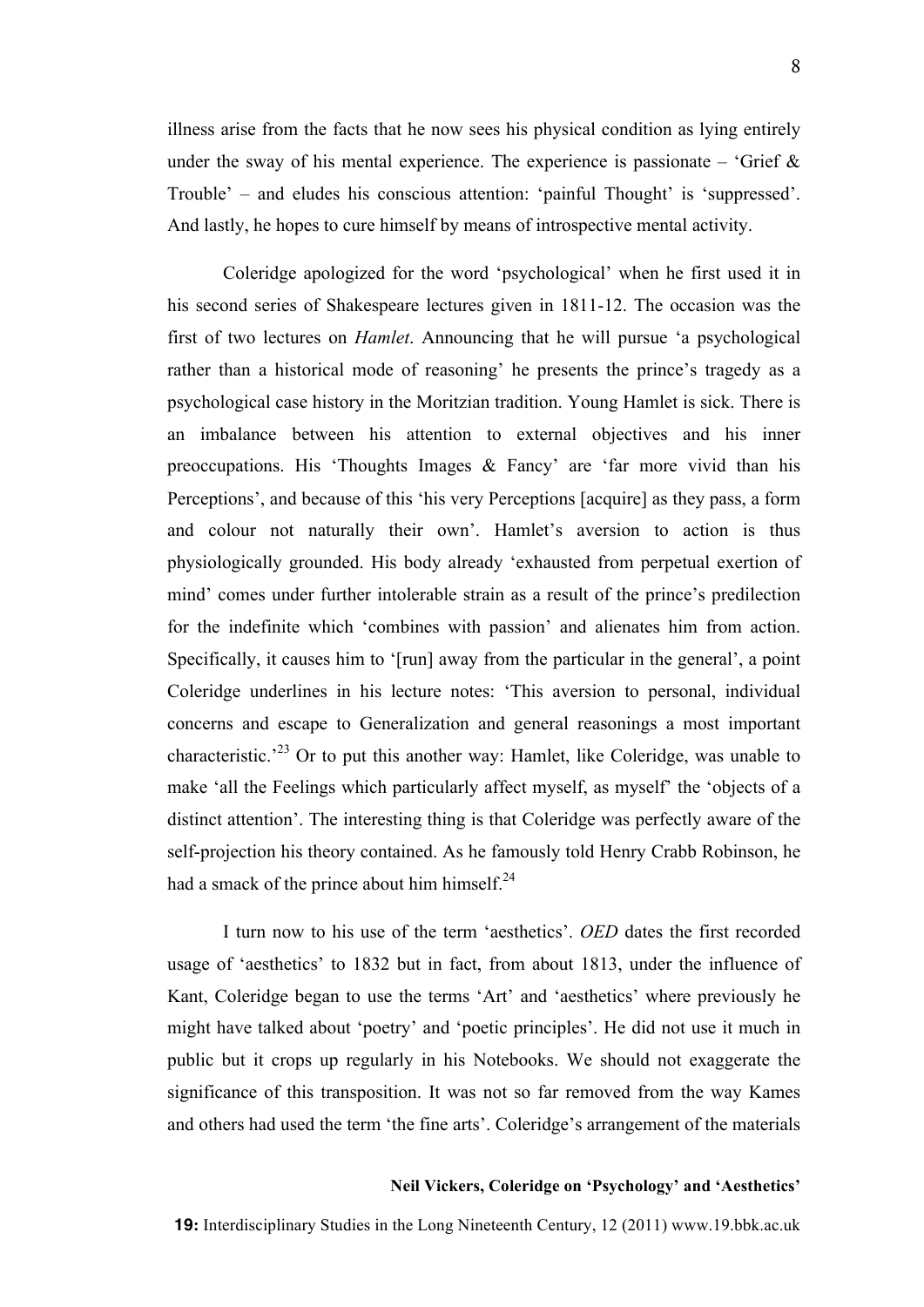was nevertheless unusual by British standards. In 1814 he published three essays on aesthetics in *Felix Farley's Bristol Journal*. The *Essays on the Principles of Genial Criticism*, as they became known, were intended, in the first instance, to serve as a kind of informal catalogue for an exhibition of paintings by his friend Washington Allston  $(1779-1843).^{25}$  Allston had retired to Bristol in October 1813 just as Coleridge was lecturing on Shakespeare there, and for about a year the two men saw a good deal of one another. Coleridge had a number of subsidiary aims which had nothing to do with Allston. Chief among these was to take issue with contemporary theorists of the fine arts such as Richard Payne Knight and his followers whose theoretical point of view seemed insufficiently comprehensive and therefore wrong. Knight was an associationist who believed that ideals of beauty depend on circumstances and, as such, are culturally relative. Coleridge, by contrast, suggests that ideals of beauty are absolute, innate, and have to do with the mind's apprehension of itself. For this task he famously had recourse to Kant's *Critique of Judgment*.

The central aim of the *Essays on Genial Criticism* is to establish the importance of disinterestedness in experiences of the beautiful. For this purpose, Coleridge begins by distinguishing the Beautiful from the merely Agreeable. The Agreeable, he says, is essentially an experience of 'pre-established harmony between the organs and their appointed objects' (*EP* 370). This harmony can occur naturally or it can be brought about by circumstances or habit. As an example of natural harmony he suggests the pleasure someone might take in the colour green. 'By force of custom men *make* the taste of tobacco, which was at first hateful to the palate, agreeable to them.' Finally, a lasting association with a happy circumstance can make things agreeable to us. 'I am conscious,' Coleridge writes, 'that I look with a stronger and a more pleasurable emotion at Mr. Allston's large Landscape in the spirit of Swiss scenery, from its having been the occasion of my first acquaintance with him in Rome.' This circumstance makes Allston's painting more agreeable to Coleridge but it does not make it more beautiful. When we attach a sentimental value to an object we make it agreeable to ourselves. When we find a thing agreeable, 'pleasure always precedes the judgment and is its determining

#### **Neil Vickers, Coleridge on 'Psychology' and 'Aesthetics'**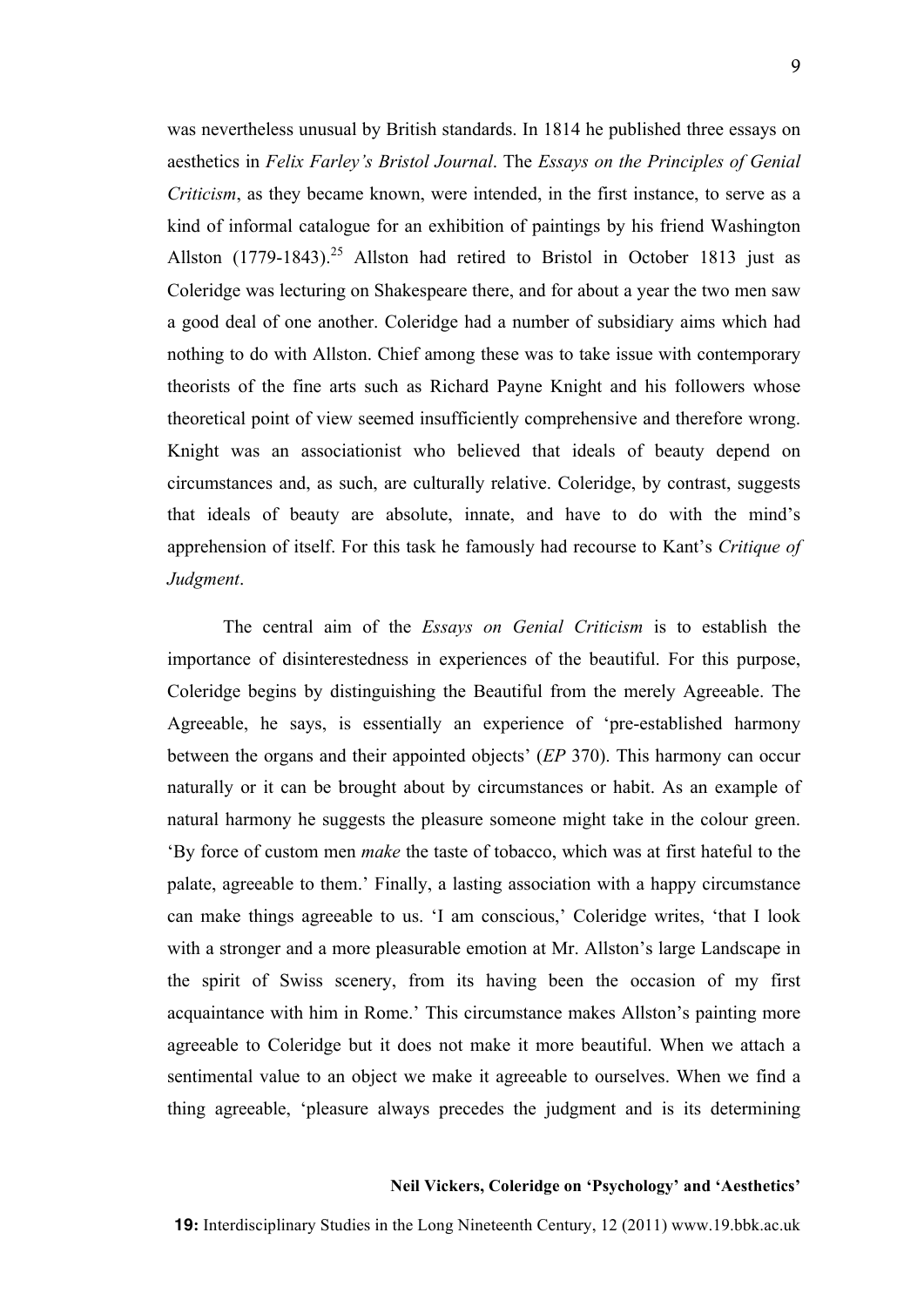cause'. Agreeable things are means to an end and the end is always pleasure (*EP* 370).

By contrast, the beautiful gives pleasure by being beautiful. 'Venison is agreeable because it gives pleasure; while the Apollo Belvidere is not beautiful because it pleases, but it pleases us because it is beautiful':

The Beautiful, contemplated in its essentials, that is, in *kind* and not in *degree*, is that in which *the many*, still seen as many, becomes *one*. Take a familiar instance, one of a thousand. The frost on a window-pane has by accident crystallized into a striking resemblance of a tree or a seaweed. With what pleasure we trace the parts, and their relations to each other, and to the whole! (*EP* 371)

The pleasure I take in the colour green can be a component of my experience of the beautiful but by itself green cannot be beautiful. The beautiful is distinct from both the Agreeable and the Good in our having no interest attached to it. 'The beautiful, not originating in the senses, must belong to the intellect; and therefore we *declare* an object beautiful and feel an inward right to *expect*, that others should coincide with us.' (*EP* 381)

The *Essays on Genial Criticism* is heavily indebted to Kant's account of these matters. But Kant's emphasis on disinterestedness was comparatively unknown to the British reading public. The essays give it an English pedigree by concluding with a delightful imaginary dialogue between Milton and a Puritan. The dialogue goes as follows:

Let us suppose Milton in company with some stern and prejudiced Puritan, contemplating the front of York Cathedral, and at length expressing his admiration of its beauty. We will suppose it, too, at that time of his life when his religious opinions, feelings, and prejudices more nearly coincided with those of the rigid anti-prelatists.

Puritan: Beauty! I am sure it is not the beauty of holiness.

Milton: True : but yet it *is* beautiful.

Puritan: It delights not me. What is it good for? Is it of any use but to be stared at?

Milton: Perhaps not: but still *it is* beautiful.

## **Neil Vickers, Coleridge on 'Psychology' and 'Aesthetics'**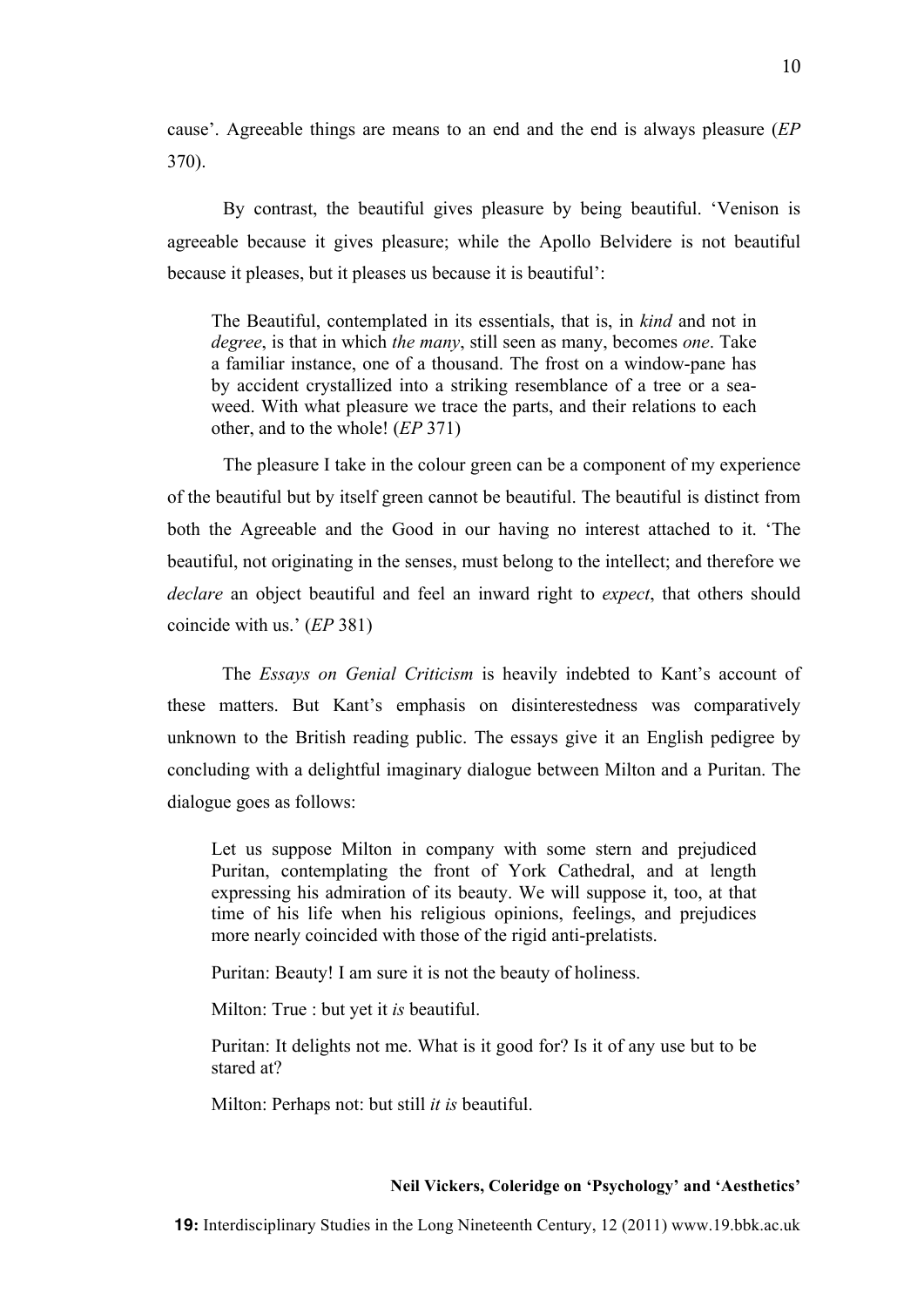Puritan: But call to mind the pride and wanton vanity of those cruel shavelings that wasted the labour and substance of so many thousand poor creatures in the erection of this haughty pile.

Milton: I do. But *still* it is *very* beautiful.

Puritan: Think how many score of places of worship, incomparably better suited both for prayer and preaching, and how many faithful ministers might have been maintained, to the blessing of tens of thousands, to them and their children's children, with the treasures lavished on this worthless mass of stone and cement.

Milton: Too true! but nevertheless it is *very beautiful.* 

Puritan: And it is not merely useless, but it feeds the pride of the prelates, and keeps alive the popish and carnal spirit among the people.

Milton: Even so: and I presume not to question the wisdom nor detract from the pious zeal of the first Reformers of Scotland, who for these reasons destroyed so many fabrics, scarce inferior in beauty to this now before our eyes. But I did not call it Good, nor have I told thee, brother, that if this were levelled with the ground, and existed only in the works of the modeller or engraver, that I should desire to reconstruct it. The good consists in the congruity of a thing with the laws of the reason and the nature of the will, and in its fitness to determine the latter to actualize the former, and it is always discursive. The Beautiful arises from the preconceived harmony of an object, whether sight or sound, with the inborn and constitutional rules of the judgment and imagination; and it is always intuitive. As light to the eye, even such is beauty to the mind, which cannot but have complacency in whatever is perceived, as preconfigured to its living faculties. (*EP* 378-79)

How then was this 'Ästhetische Theorie' connected with 'Psychologie' in Coleridge's mind and what did he find in them that he wouldn't have been able to find in their British precursors? The answer, I think, in both cases is connected with disinterestedness or 'complacency' as he has Milton call it. Coleridge was fascinated by eighteenth-century psychology and aesthetics but he was radically ambivalent about them both. Until very late in his career he cherished hopes that the Imagination would bring people into direct contact with a divine principle and that an understanding of its workings in general would enable them to share in poetic greatness and blessedness. Here, for instance, is a passage from a lecture he gave in 1818 that seems to me to be entirely consistent with the views he espoused as a young disciple of Priestley and Hartley:

## **Neil Vickers, Coleridge on 'Psychology' and 'Aesthetics'**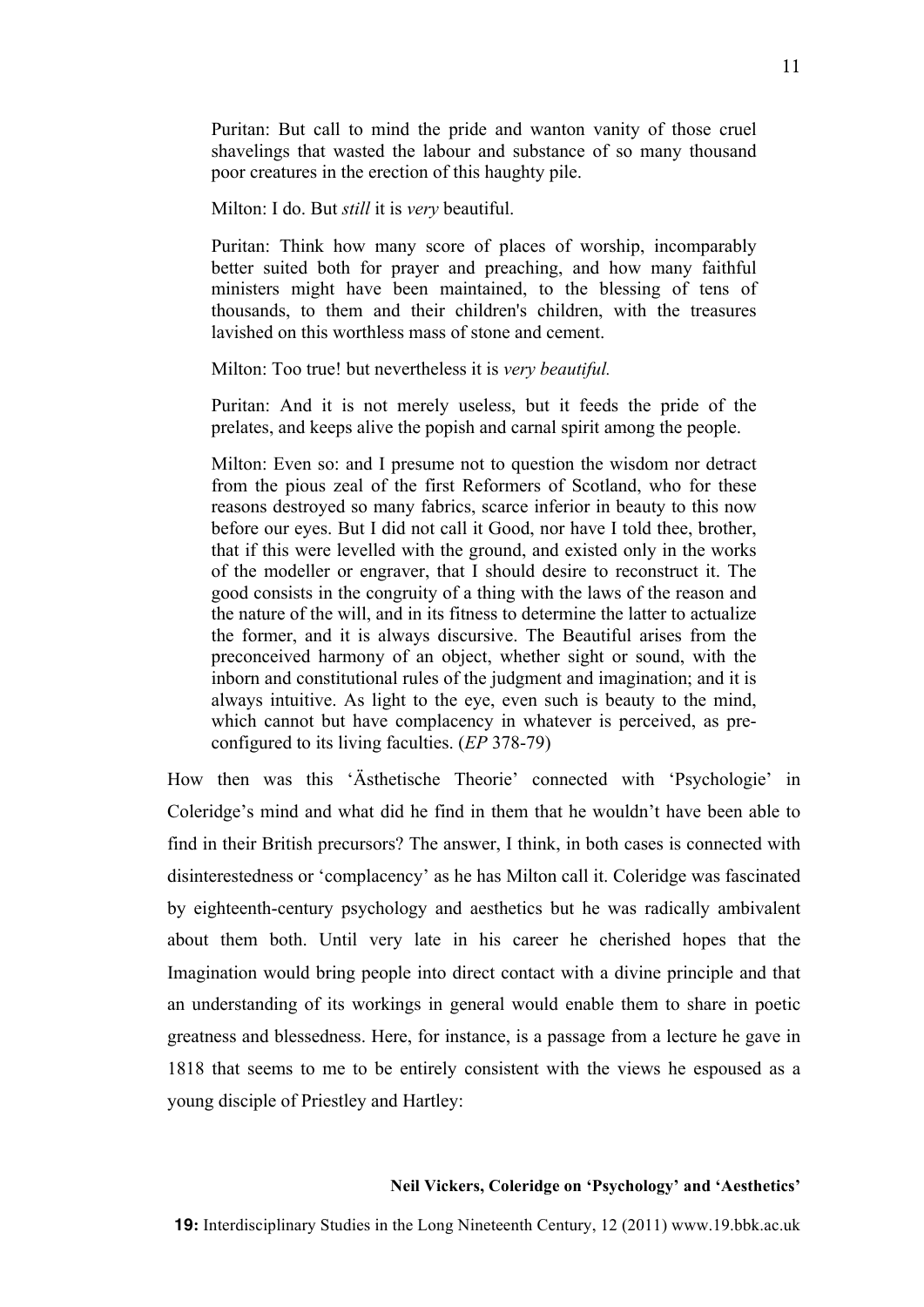The imagination is the distinguishing characteristic of man as a progressive being; and I repeat that it ought to be carefully guided and strengthened as the indispensable means and instrument of continued amelioration of refinement. Men of genius and goodness are generally restless in their minds in the present, and this, because they are by a law of their nature unremittingly regarding themselves in the future, and contemplating the possibility of moral and intellectual advance towards perfection. Thus we live by hope and faith; thus we are, for the most part able to realize what we will, and thus we accomplish the end of our being. The contemplation of futurity inspires humility of soul in our iudgment of the present. $^{26}$ 

In other moods, however, he could be very pessimistic about the Imagination and see it as something that deceived the mind and estranged it from prospects of futurity and Godliness. In such moments, Coleridge resembles no one so much as that great eighteenth-century pessimist about the imagination, Samuel Johnson. I would say that Coleridge wanted to believe that art achieved a beneficial moral effect but couldn't do so in a consistent way. 'Ästhetische Theorie' enabled him to value the Beautiful for its own sake in a way that few previous British writers would have endorsed. Perhaps the Beautiful did achieve moral effects but it did so in the most indirect way. 'Psychologie', likewise, allowed him to present character in a comparatively morally neutral light. Hamlet may be caught in complex moral dilemmas but his responses to these must be understood first and foremost in a psycho-physiological sense. No judgment could be passed on the Prince's reactions; but they *could* be understood. Coleridge's interpretation of the hero's character aims to subordinate moral criticism of his predicament and to create a space for a purely intellectual apprehension of character that Kant had asserted to be the hallmark of the Beautiful. Through 'psychological' analysis, the central character 'becomes *one*' by being crystallized into a pattern that has no very conspicuous moral meaning. I don't think I'd want to push this idea to the limit. But I am convinced that this was the direction of travel that 'Ästhetische Theorie' and 'Psychologie' made possible.

 $\frac{1}{1}$ <sup>1</sup> John Locke, *An Essay Concerning Human Understanding* [1690], ed. by Peter Nidditch (Oxford: Clarendon Press, 1975).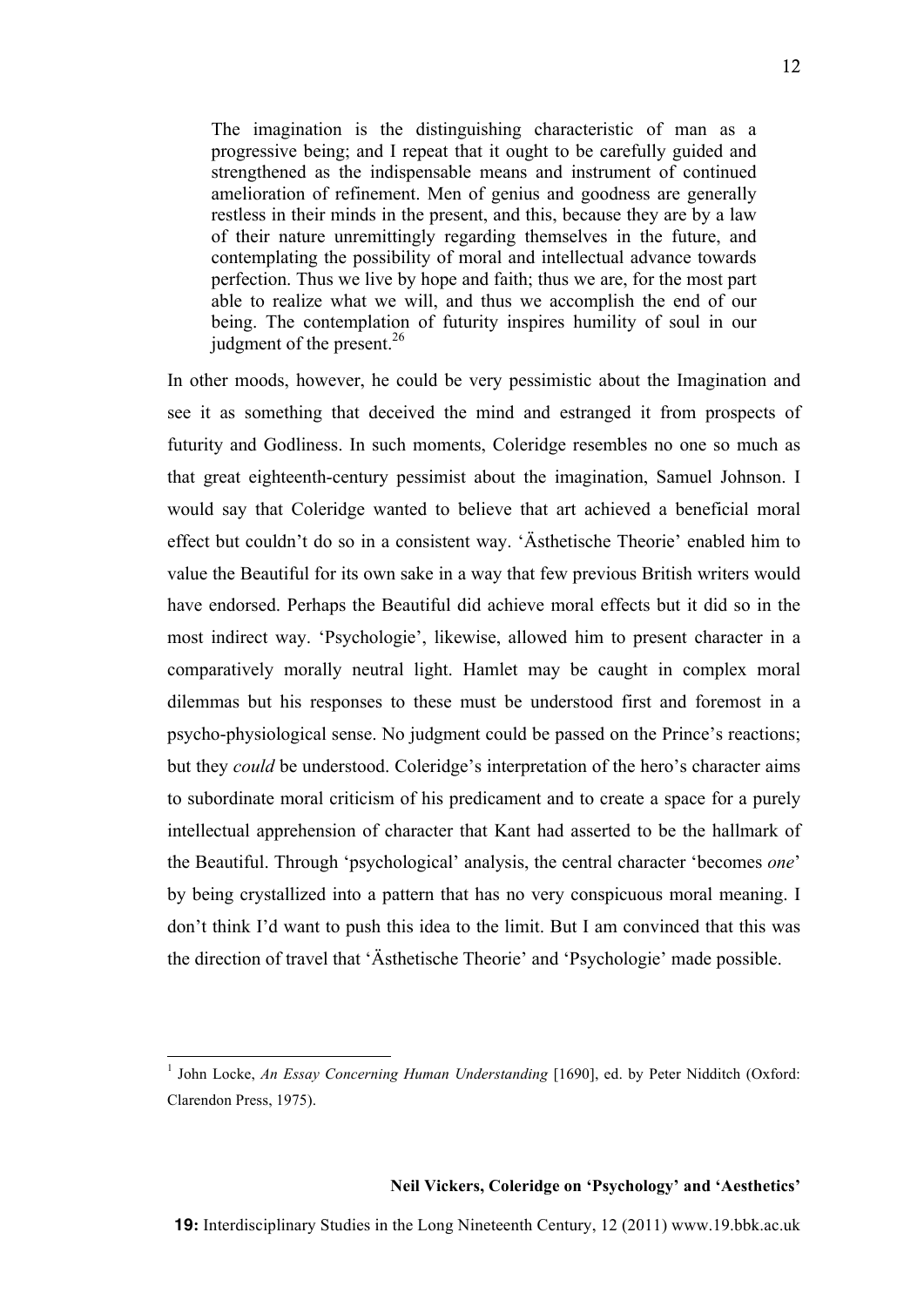$\frac{1}{2}$  David Hartley, *Observations on Man, his Frame, his Duty, and his Expectations*, 2 vols (Bath: Richardson, 1749).

3 Joseph Butler, *The Analogy of Religion, Natural and Revealed* (London: Knapton, 1736).

4 Joseph Priestley, *Hartley's Theory of the Human Mind* (London: Johnson, 1775).

<sup>5</sup> *The Cambridge History of English Romantic Literature*, ed. by James Chandler (Cambridge, Cambridge University Press, 2009).

6 A. M. F. Willich, *Elements of the Critical Philosophy* (London: Longman, 1798). The other work was *The Principles of Critical Philosophy, Selected from the Works of Emmanuel Kant* (London, i.e. Hamburg?: [n.pub.], 1796).

7 Joseph Hogarth, *The Analysis of Beauty* (London: Reeves, 1753); Sir Joshua Reynolds, 'Seven discourses delivered in the Royal Academy by the President', in *The Works of Sir Joshua Reynolds* (London: Cadell, 1797). Georg Christoph Lichtenberg published commentaries on Hogarth's caricatures and invokes Reynolds' theories in his *Ausführliche Erklärung der Hogarthischen Kupferstiche*, [1794–1799], ed. by Helmuth Eggerth (Erfurt: Richters, 1949).

8 Henry Home, Lord Kames, *Elements of Criticism*, 3 vols (London: Millar, 1763).

<sup>9</sup> Home, *Elements of Criticism*, I, 13.

<sup>10</sup> Reynolds, 'Seven discourses', p. 198.

11 Alexander Gerard, *An Essay on Taste* (London: Millar, 1759), p. 202.

12 Letter to Charles James Fox, 14 January 1801, in *Letters of William Wordsworth: A New Selection*, ed. by Alan Hill (Oxford: Oxford University Press, 1985), p. 43.

<sup>13</sup> James Gillman, *The Life of Samuel Taylor Coleridge* (London: Pickering, 1837), p.22.

<sup>14</sup> Albrecht von Haller, *First Lines of Physiology,* 2 vols (London: Elliott, 1786), II, 36.

15 Here I rely on Matthew Bell's excellent study, *The German Tradition of Psychology in Literature and Thought, 1700-1840* (Cambridge, Cambridge University Press, 2005), especially chapter 4.

16 Karl Philipp Moritz, 'Vorschlag zu einem Magazin der Erfahrungs-Seelenkunde', in *Lesebuch*, ed. by Uwe Nettelbeck (Nördlingen: Greno, 1986), pp. 151-69.

<sup>17</sup> Alexander Crichton, *An Inquiry into the Nature and Origin of Mental Derangement* (London: Cadell and Davies, 1798), p. viii. For an excellent account of Crichton's career, see Dora B. Weiner, 'Mind and Body in the Clinic: Philippe Pinel, Alexander Crichton, Dominique Esquirol, and the Birth of Psychiatry', in *The Languages of Psyche: Mind and Body in Enlightenment Thought*, ed. by G. S. Rousseau (Berkeley: University of California Press, 1990), pp. 331-402.

<sup>18</sup> Moritz, pp. 203-5.

19 Thomas Beddoes, *Hygëia; or, Essays Moral and Medical On the Causes Affecting the Personal State of Our Middling and Affluent Classes*, 3 vols (Bristol: Mills, 1802-1803).

20 Neil Vickers, *Coleridge and the Doctors* (Oxford: Clarendon Press, 2004), pp. 146-53.

<sup>21</sup> *The Collected Letters of Samuel Taylor Coleridge*, ed. by E. L. Griggs, 6 vols (Oxford: Oxford University Press, 1956-71), II, 1046, 1049.

<sup>22</sup> Griggs, *Collected Letters*, II, 1143.

# **Neil Vickers, Coleridge on 'Psychology' and 'Aesthetics'**